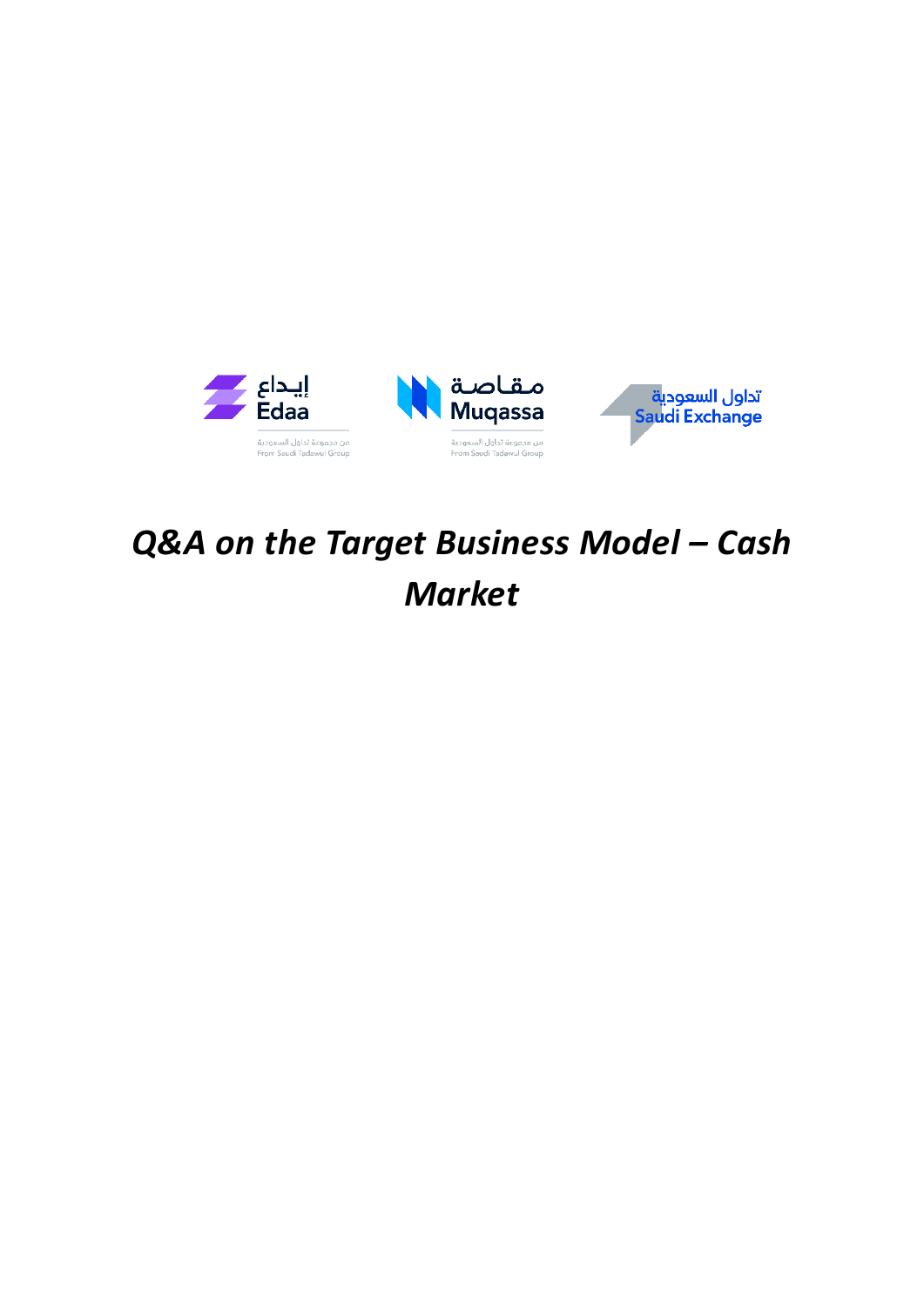#### *Disclaimer*

*This document is developed for awareness purposes only. While Edaa, Muqassa and Saudi Exchange intend to follow the Model explained hereunder, nothing in this document shall be construed to impose any obligation on the part of Edaa, Muqassa and Saudi Exchange. This document does not constitute a basis for legal reference nor is it intended as advertisement material or an invitation to invest. Further, upon implementation, Edaa, Muqassa and Saudi Exchange may, at their sole discretion, make changes, additions and/or deletions to this document due to technical, legal or other reasons without incurring any liability on its part.*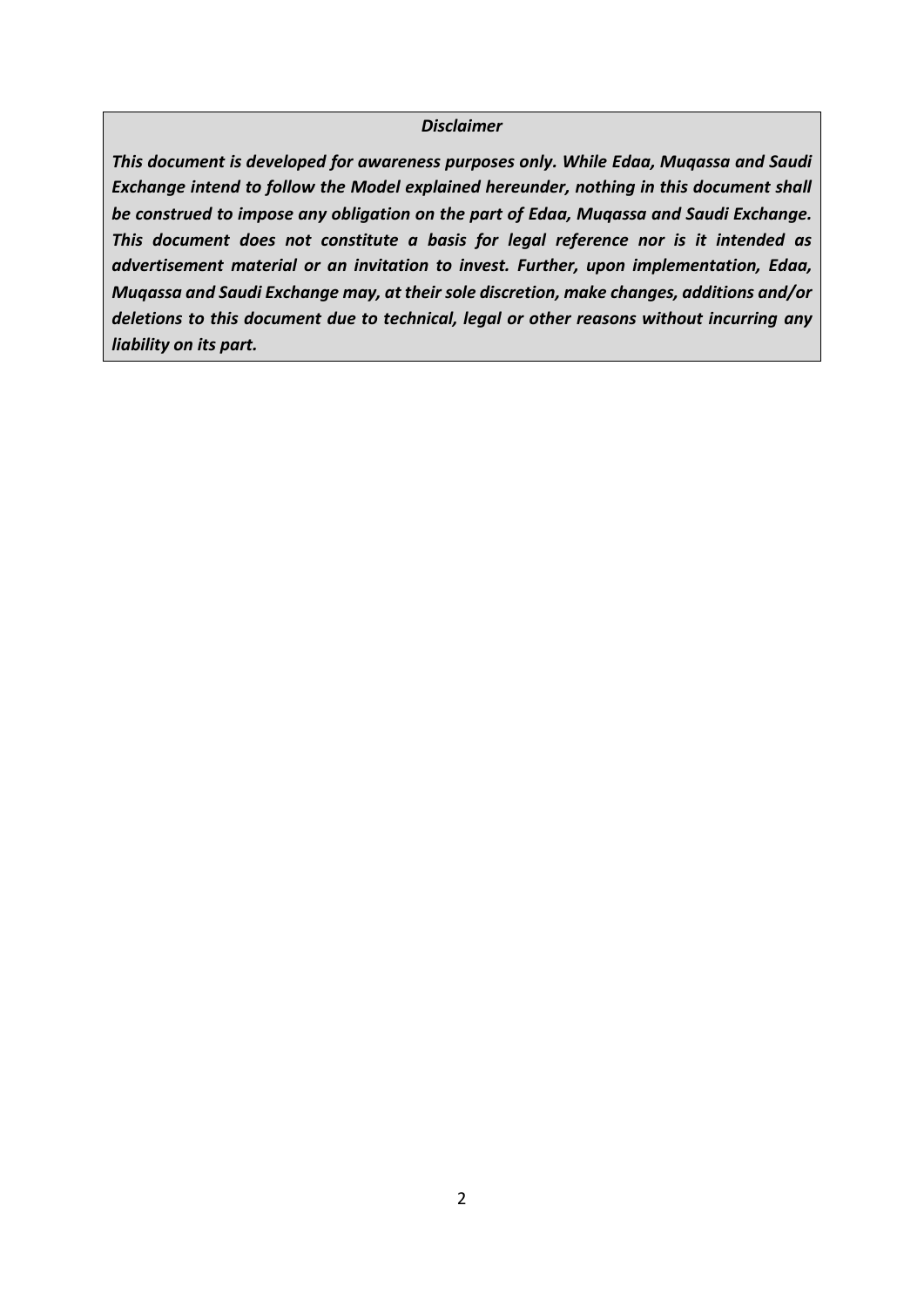# **1. Introduction**

This document is prepared to address potential queries that could be raised by investors regarding the Target Business Model.

# **2. Questions and Answers**

#### **What is the role of a CCP?**

CCP is the counterparty to all brokers since trade inception. Due to its position, the CCP nets off the bulk of settlement obligations of the brokers. This brings significant efficiencies in terms of risk management and capital allocation. The CCP also allows brokers to enrich trade data after order matching at the trading system level.

### **Who is guaranteed by the CCP?**

CCP takes over counterparty risk from the broker. This means it guarantees the actual delivery or compensation to its clearing member in case of settlement failure on the other end or, worst case scenario, default.

Such CCP guarantee is backed by the collateral and fund contributions posted by the clearing members vs. the CCP, alongside the funds also contributed by the CCP itself. Therefore, the CCP guarantee mutualizes the risks that – otherwise - clearing members would have bilaterally against each other.

As a consequence, it should be noted that when the same broker executes both legs of a trade, no counterparty risk arises and therefore the CCP does not act as a guarantor.

CCP does not guarantee investors against their brokers. Investors will only benefit indirectly from the guarantee offered by the CCP to the clearing member of their brokers, whenever this broker is trading against others.

#### **Are investors required to deposit collateral to the CCP?**

In general, investors are not required to deposit collateral to the CCP. Only investors who hold individual segregated accounts at the CCP are required to deposit collateral to the CCP via their clearing members.

# **Is the current settlement cycle going to be changed with the introduction of the new Model?**

No, settlement cycle will be T+2. In addition, different settlement cycle options are introduced for negotiated deals ranging from T+0 to T+5.

# **As an investor can I sell intraday securities I don't own?**

Yes. It should be noted that ownership is acquired upon settlement. Since the settlement cycle in the Saudi market moved from T+0 to T+2 in 2017, any investor can sell securities